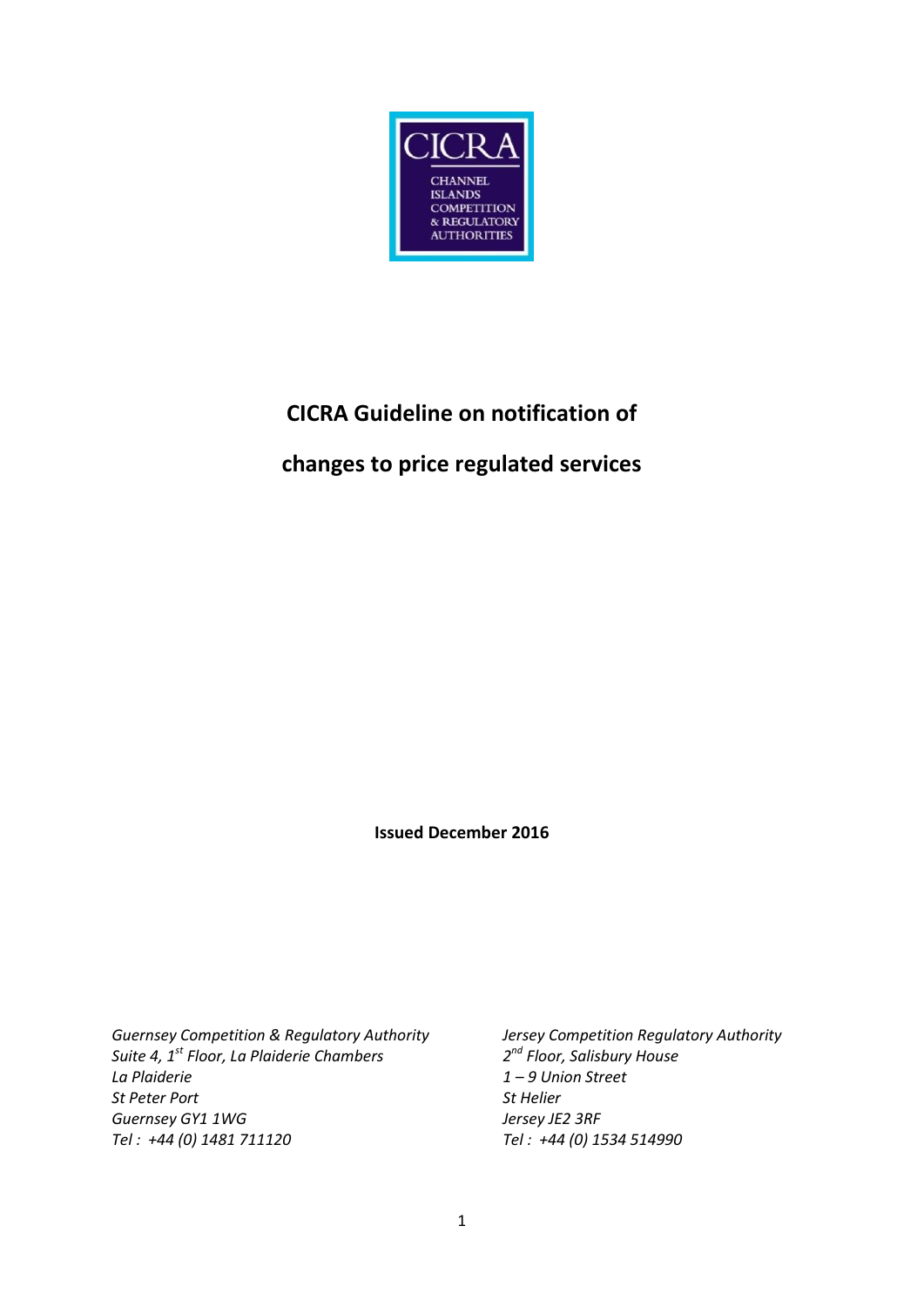#### **Introduction**

- 1. In August 2016, CICRA published a consultation document on telecommunications licence conditions obliging notification of changes to price regulated services<sup>1</sup>. Specifically these conditions are (in Jersey) condition 33 of JT's telecommunications licence and (in Guernsey) condition 31 of Sure's telecommunications licence (collectively referred to in this guideline as LC33/31.
- 2. CICRA received responses from JT, Sure and Airtel. CICRA's responses to specific points raised in those submissions will be added separately.
- 3. Having considered the content of these responses, CICRA now issues this guideline, which sets out how it will interpret LC33/31. By issuing a guideline rather than initiating a formal licence modification process, CICRA's aim is to adopt a light touch approach to the enforcement of LC33/31 whilst working constructively with operators to ensure consistency across the Channel Islands in the way that LC33/31 is applied. It will also allow for greater flexibility to modify the regulatory approach as markets develop. CICRA will keep the operation of LC33/31 and this guideline under review to assess its effectiveness.

#### **Purpose of LC33/31**

1

- 4. As set out in the consultation, CICRA considers that LC33/31 pursues a number of aims:
	- (a) First, it gives CICRA an efficient means of monitoring price and product changes given specific market circumstances.
	- (b) Second, where prima facie concerns arise from changes to product pricing, a notification process can reduce the cost of regulatory intervention and disruption to the notifying licensee, customers and competitors by allowing opportunity for informal resolution of such concerns before they impact the market.
	- © Third, where changes are made by the licensee to wholesale inputs on which other licensed telecommunications operators ("**OLOs**") rely, those OLOs have sufficient notice of the changes as to adapt their retail portfolios in a timely manner.
	- (d) Fourth, the licence condition contributes to a level playing field between the retail arm of the licensee and OLOs. By providing sufficient detail and time for OLOs to deliver a competing product to the market, real or perceived risks that vertical integration gives unfair advantage to the Licensee's retail arm are reduced. In a context where retail product changes are made by a vertically integrated telecom business with significant market power and where competition is less developed this can be particularly important in order to protect competition.

<sup>1</sup> [http://cicra.gg/\\_files/CICRA%2016-33%20Licence%20conditions%20LC%2033-31%20-%20Consultation.pdf,](http://cicra.gg/_files/CICRA%2016-33%20Licence%20conditions%20LC%2033-31%20-%20Consultation.pdf) (the "Consultation").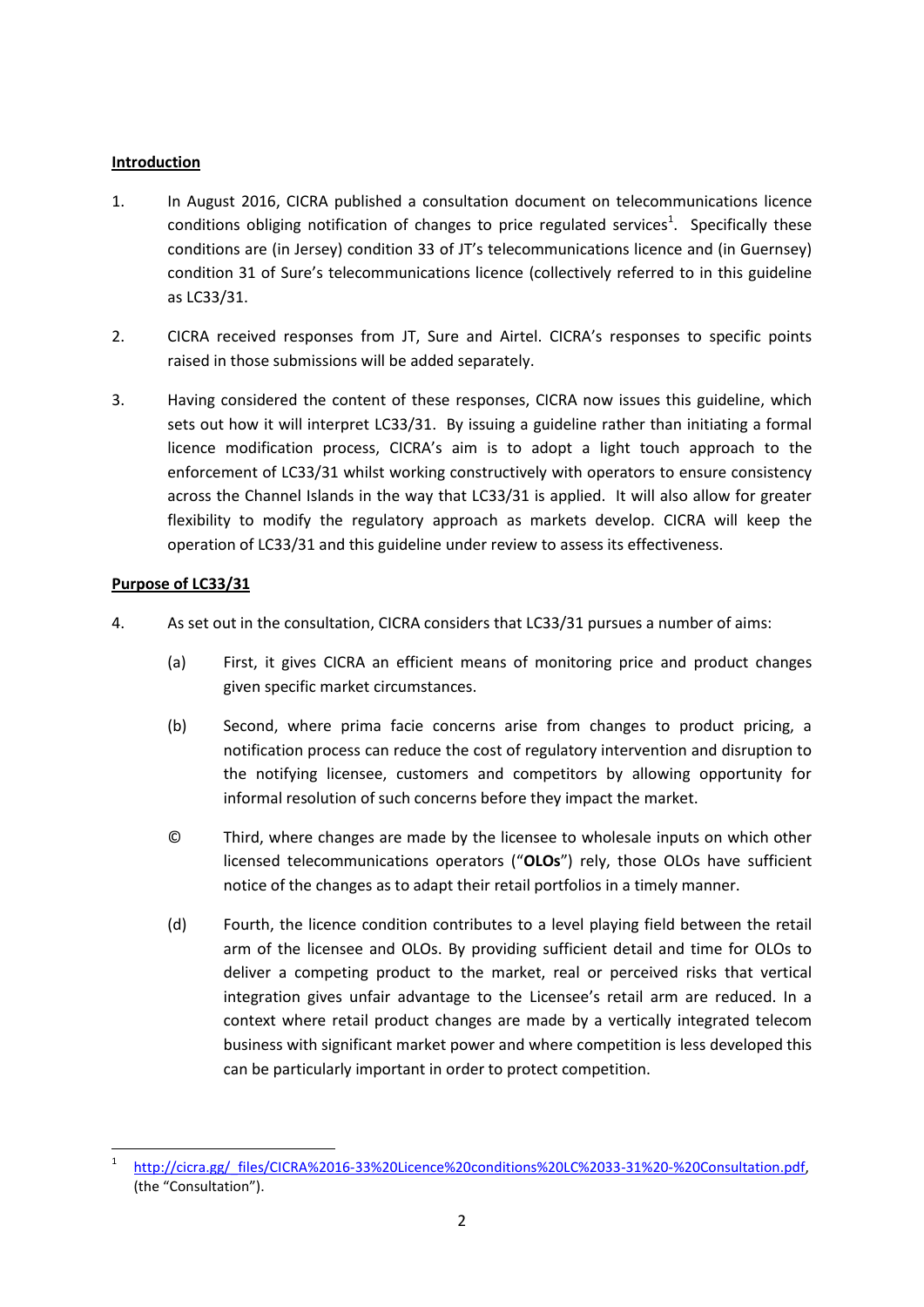5. Based on its experience of the operation of LC33/31 and comments received in previous consultations on this issue, CICRA's view was that the LC33/31 notification requirements, when considered in the context of the above aims, were not working as well as they could. This guideline seeks to address that issue.

#### **Publication/notification requirement**

- 6. All respondents to the consultation agreed that the current publication/notification requirement was insufficiently specific. The majority of respondents also agreed that information published was in some cases inaccurate.
- 7. In order to achieve a more level playing field between the retail arm of the licensee and OLOs, it is the view of CICRA that information should be made available not only to existing OLO customers of a licensee, but also to potential market entrants and that the information should be sufficient to achieve that end. Therefore, licensees should interpret the publication/notification requirement in the following way.
- 8. The information published/notified should set out :
	- (a) The essence and nature of the product which is being offered, including any significant differences between a new product and any existing product it is replacing;
	- (b) If a new price is being introduced, what the price will be. "Price" should be interpreted as including both the headline price and the actual price payable by the retail customer or OLO, taking into account any discounts or additional changes. The existing price should also be provided, to enable an easier comparison to be made.
	- © The total length of time for which the price will be available, or is likely to be applied, including any intended or likely extension to initial periods.
	- (d) The ordering process for a proposed wholesale product, including the delivery timescales on receipt of an order and any constraints applicable.
- 9. The information should be notified to CICRA via e-mail and published on a password protected area of the licensee's website, to which CICRA and all OLOs (whether or not they are existing customers of the licensee) must be granted access on request. All OLOs (whether or not they are existing customers of the licensee) and CICRA must be able to subscribe to e-mail updates which alert the subscriber each time the password protected area of the site is updated. The published information should remain in the password protected area of the licensee's site for three years from the date of its publication.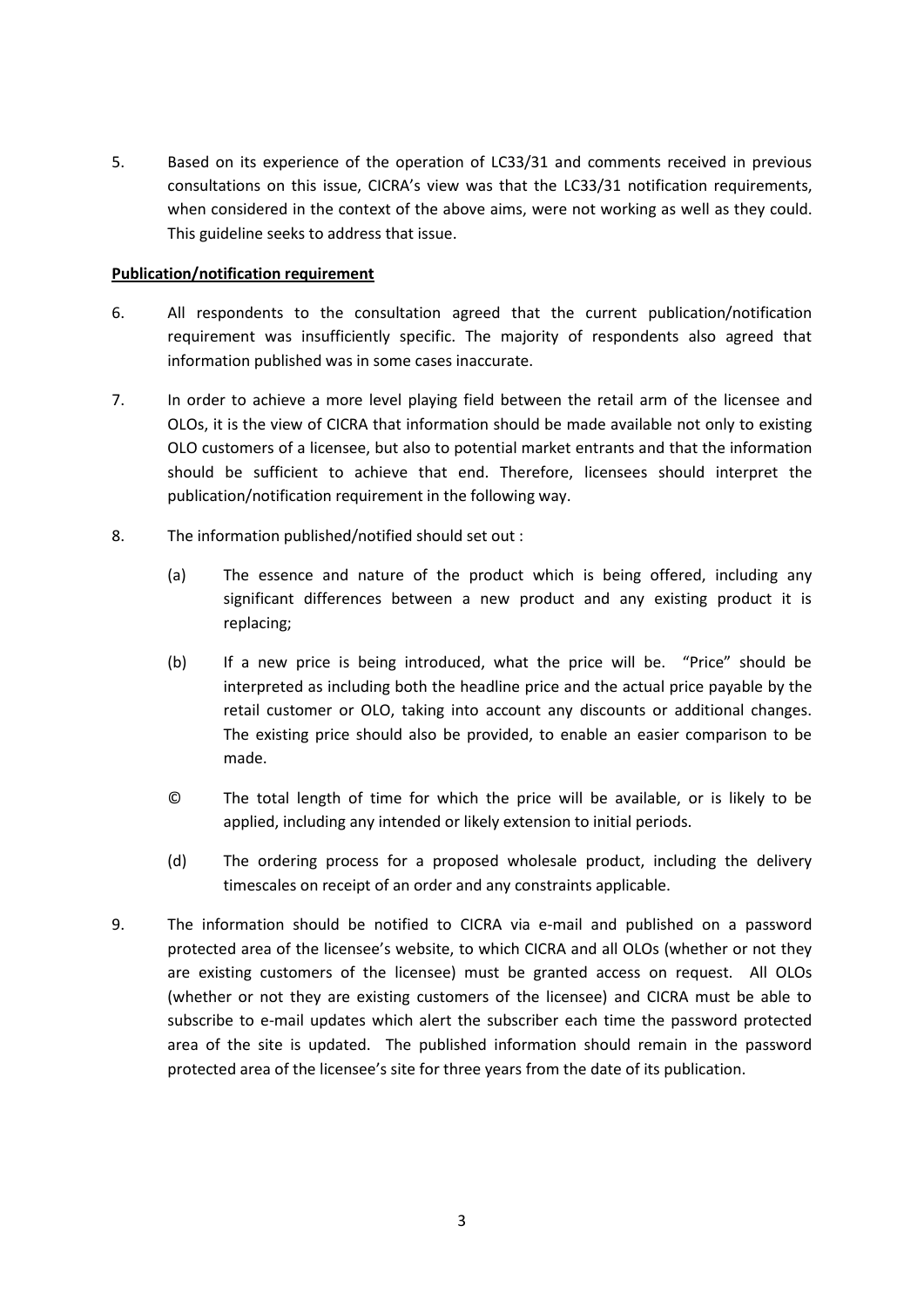#### **The notification period**

- 10. CICRA notes the views of respondents to the Consultation that interpreting "days" as "working days" would have the effect of extending the notification period when compared with the alternative interpretation, which is that "days" should mean "calendar days". CICRA's view is that interpreting this as calendar, rather than working days, would leave OLOs with response periods that would vary depending on the number of weekends in a notification period and whether a notification period contained public holidays. Licensees should therefore interpret references to "days" in LC33/31 as "working days".
- 11. As explained above, CICRA's view is that one of the purposes of LC33/31 is to achieve transparency and non-discrimination between the retail arm of a licensee on the one hand and OLOs on the other. Allowing licensees to market a new product/price or to sign customers up to the same during the notification period would undermine the nondiscrimination principle; there is little point in having a notification period to enable OLOs to put together a new product/price if substantial numbers of retail customers are already committed to purchasing a competing product from the licensee at the end of that period. In CICRA's view, the claims made by respondents relating to operational difficulties that they might encounter if a standstill period were in place do not outweigh the importance of the principles set out in the Consultation, namely to give OLOs sufficient notice of changes to enable them to adapt their retail portfolios in a timely manner and to promote a more level playing field between OLOs and the retail arm of the licensee.
- 12. Licensees should therefore interpret LC33/31 to mean that the notification period should operate as a standstill period, during which licensees are not permitted to market the new product/price to customers nor to sign customers up to the new product/price. The notification period will begin to run on the day after notification and will end at midnight on the  $21^{st}$  working day after that day.

### **Other matters**

- 13. CICRA notes that the JCRA has previously issued guidance on the correct interpretation of licence condition 33 in Jersey<sup>2</sup>. That guidance note is not replaced or superseded by this guidance; for ease of reference, the text of the previous guideline (which remains in force) is reproduced in material part below, amended to extend to Sure in Guernsey as well as to JT in Jersey.
- 14. LC33/31 makes no distinction between prices, discounts or special offers that a licensee may provide to new customers or to its existing customers (or to both new and existing customers). Thus, prices, discounts or special offers provided by a licensee solely to its existing customer base still are subject to these requirements.

<sup>1</sup> 2 [http://cicra.gg/\\_files/070503%20JCRA%20Guideline%20on%20Condition%2033.pdf,](http://cicra.gg/_files/070503%20JCRA%20Guideline%20on%20Condition%2033.pdf) and attached to this guideline for ease of reference.